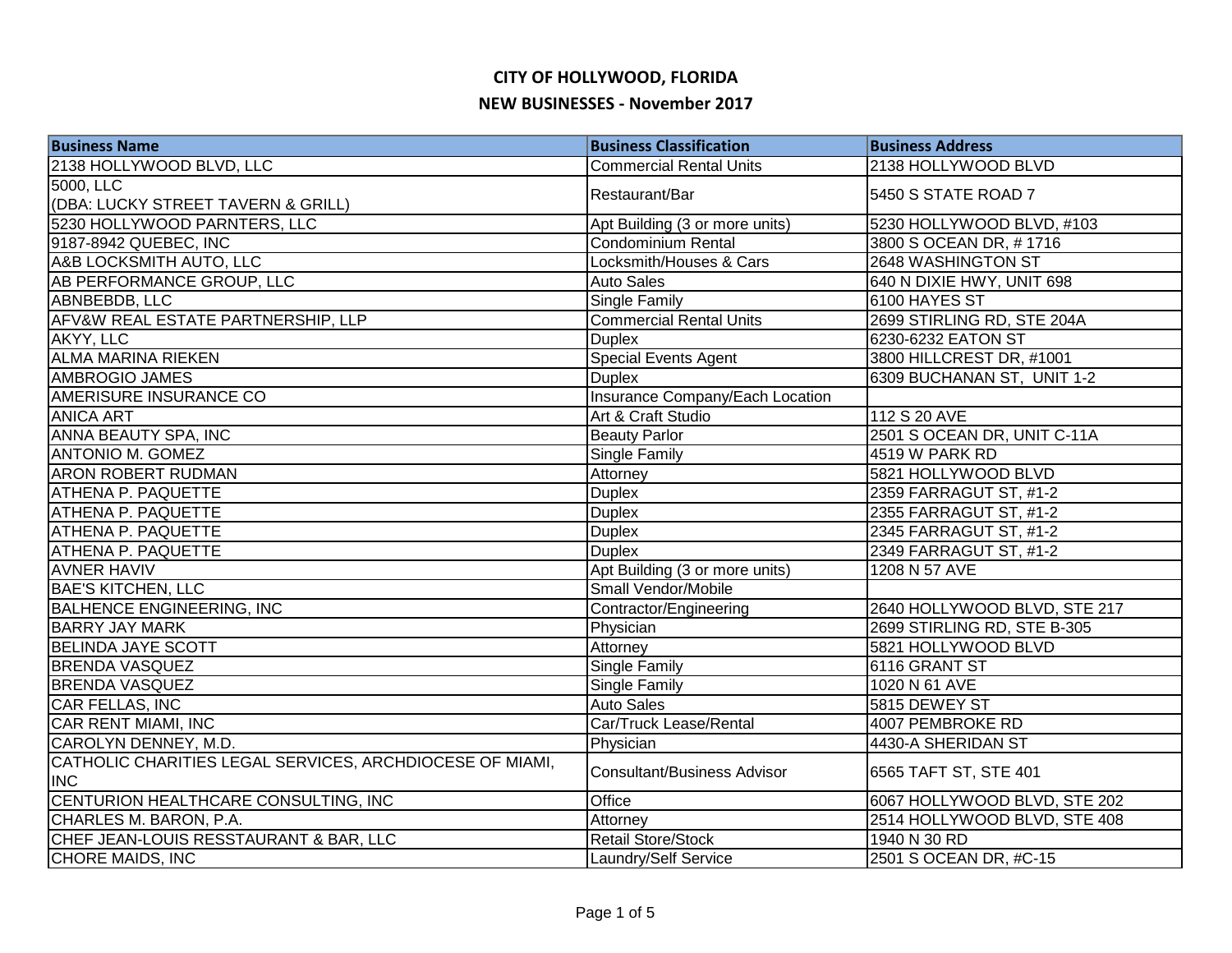| <b>Business Name</b>                              | <b>Business Classification</b> | <b>Business Address</b>      |
|---------------------------------------------------|--------------------------------|------------------------------|
| <b>COLLADO MEAT, INC</b>                          | Grocery/Convenience Store      | 2424 HOLLYWOOD BLVD          |
| (DBA: TORINO MEAT MARKET & DELI)                  |                                |                              |
| COLLEGE PARK AUTO SALES, INC                      | <b>Auto Sales</b>              | 220 N STATE ROAD 7, UNIT 205 |
| COMPLETE HOME IMPROVEMENT GROUP, INC              | Contractor/General             | 750 N DIXIE HWY, STE A       |
| CONTRACTORS BONDING AND INS CO                    | Insurance Company/Industrial   |                              |
| COOL HILLS INVESTMENTS, LLC                       | Apt Building (3 or more units) | 1859 LINCOLN ST, #1-4        |
| <b>CRAIG H. SHANDLER</b>                          | Attorney                       | 5821 HOLLYWOOD BLVD          |
| CRLV AUTO EXPORT, LLC                             | <b>Auto Sales</b>              | 220 N STATE ROAD 7, UNIT 206 |
| DECO INN, INC                                     | Apt Building (3 or more units) | 2220 PIERCE ST               |
| <b>DIANE REMINGTON</b>                            | Single Family                  | 2115 N 44 AVE                |
| DINAMIC AUTO SALES GROUP, LLC                     | <b>Auto Sales</b>              | 220 N STATE ROAD 7, UNIT 210 |
| DNY HOLDINGS, LLC                                 | Single Family                  | 5634 TAYLOR ST               |
| DOLGENCORP, LLC                                   | <b>Retail Store/Stock</b>      | 1801 N FEDERAL HWY           |
| (DBA: DOLLAR GENERAL STORE #19070)                |                                |                              |
| DOMENIC LOMBARDO REV TR                           | <b>Condominium Rental</b>      | 3300 N SURF RD, #2A          |
| <b>DR. STEVEN MAGILEN</b>                         | Physician                      | 3800 S OCEAN DR, STE 209     |
| <b>EAT LOVE SING, LLC</b>                         | Small Vendor/Mobile            |                              |
| <b>EDWIN WENDORFF</b>                             | <b>Single Family</b>           | 2509 GRANT ST                |
| <b>EPHRAIM SOBOL</b>                              | <b>Single Family</b>           | 4800 N HILLS DR              |
| <b>EYAL EISIG</b>                                 | Attorney                       | 4000 HOLLYWOOD BLVD          |
| FAMILY ENRICHMENT BEHAVIORAL HEALTH SERVICES, INC | <b>Mental Health Counselor</b> | 3829 HOLLYWOOD BLVD, UNIT D  |
| <b>FIRMINE JEAN-BAPTISTE</b>                      | Single Family                  | 1890 N 68 AVE                |
| <b>FLORIDA CREATOR, INC</b>                       | Office                         | 750 N DIXIE HWY. STE F       |
| <b>FLORIDA MIA HOLDING</b>                        | <b>Condominium Rental</b>      | 1737 LEE ST, #3              |
| <b>FREDRICA E. CURRIE</b>                         | Single Family                  | 4820 HARRISON ST             |
| <b>FROUGH KALHORDI</b>                            | <b>Single Family</b>           | 5115 W PARK RD               |
| <b>FUNSTON HEIGHTS, LLC</b>                       | Apt Building (3 or more units) | 1747 FUNSTON ST, -2 BLDGS    |
| <b>FUNSTON HEIGHTS, LLC</b>                       | Apt Building (3 or more units) | 1747 FUNSTON ST, -2 BLDGS    |
| <b>GLOBAL DIRECT MANAGEMENT, LLC</b>              | Single Family                  | 2900 N 73 AVE                |
| <b>GLOBAL DIRECT MANAGEMENT, LLC</b>              | Single Family                  | 6441 PERRY ST                |
| <b>GUITELMAN DEVELOPERS, LLC</b>                  | Apt Building (3 or more units) | 2223 TAYLOR ST- 2 BLDGS      |
| <b>GUITELMAN DEVELOPERS, LLC</b>                  | Apt Building (3 or more units) | 2223 TAYLOR ST- 2 BLDGS      |
| GUSTAVO A. BATISTA, M.D.                          | Physician                      | 4430-A SHERIDAN ST           |
| HOLLYWOOD BEACH, LLC                              | <b>Halls</b>                   | 2501 N OCEAN DR              |
| (DBA: HOLLYWOOD BEACH MARRIOTT)                   |                                |                              |
| HOLLYWOOD BEACH, LLC                              | Hotel/Motel                    | 2501 N OCEAN DR              |
| (DBA: HOLLYWOOD BEACH MARRIOTT)                   |                                |                              |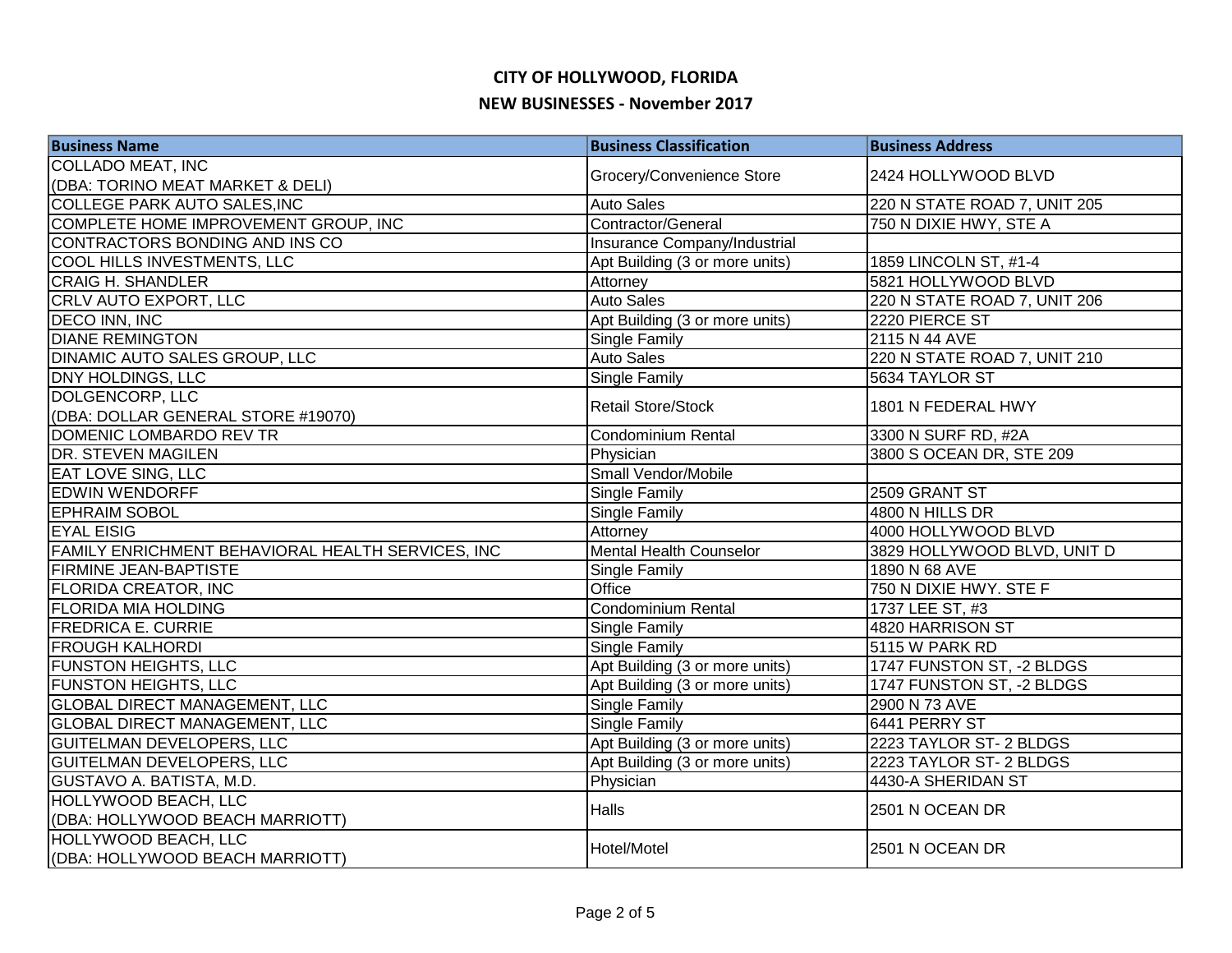| <b>Business Name</b>                         | <b>Business Classification</b>     | <b>Business Address</b>        |
|----------------------------------------------|------------------------------------|--------------------------------|
| <b>HOLLYWOOD BEACH, LLC</b>                  | Restaurant/Bar                     | 2501 N OCEAN DR                |
| (DBA: HOLLYWOOD BEACH MARRIOTT)              |                                    |                                |
| <b>ISLANDER APARTMENTS, LLC</b>              | Apt Building (3 or more units)     | 5515 PLUNKETT ST               |
| JACKSON STREET FACILITY, LLC                 | <b>Single Family</b>               | 2718 VAN BUREN ST              |
| JACOB C. STEMER                              | Attorney                           | 2445 HOLLYWOOD BLVD            |
| <b>JAMAICAN SENSATION, INC</b>               | Restaurant/Bar                     | 3251 HOLLYWOOD BLVD, #280      |
| (DBA: GOLDEN KRUST CARIBBEAN BAKERY & GRILL) |                                    |                                |
| <b>JAMES MCALLISTER</b>                      | Single Family                      | 1935 GARFIELD ST, REAR         |
| <b>JAMES SUBBLEFIELD</b>                     | Single Family                      | 6525 WILEY ST                  |
| JENNIFER M. RIDENOURE                        | Nurse Practice/Physician Assistant | 750 S FEDERAL HWY              |
| <b>JOSE MORO</b>                             | Single Family                      | 6440 PERRY ST                  |
| <b>JOSEF FARCASIU</b>                        | Single Family                      | 1643 MAYO ST                   |
| <b>JOSEPH MIZRAHI</b>                        | Condominium Rental                 | 3800 N HILLS DR, UNIT 208      |
| <b>KEF CAPITAL CORP</b>                      | <b>Financial Services</b>          | 6067 HOLLYWOOD BLVD, SUITE 335 |
| KOFFEE KULT CORP                             | <b>Retail Store/Stock</b>          | 311 S 21 AVE                   |
| <b>KOLIBRI, INC</b>                          | Office                             | 3800 S OCEAN DR, #216          |
| <b>KYLE ALLYN MIXSON</b>                     | Attorney                           | 5821 HOLLYWOOD BLVD            |
| <b>LCLS GROUP, LLC</b>                       | Mobile Phone Sale & Activation     | 2443 PEMBROKE RD               |
| <b>LEKAS JAMES</b>                           | <b>Duplex</b>                      | 2413 TAFT ST                   |
| LIFETIME ROOFING, LLC                        | Office                             | 2761 N 29 AVE                  |
| LINCOLNWOOD, LLC                             | <b>Duplex</b>                      | 2438 LINCOLN ST                |
| LMT RE INVESTMENTS, LLC                      | Single Family                      | 5636 HOOD ST                   |
| <b>LOKESH AMARANAYAKA</b>                    | Single Family                      | 1605 TYLER ST                  |
| <b>LORRAINE BLAIR</b>                        | Condominium Rental                 | 1300 N 17 AVE, UNIT 210        |
| <b>LTG MIAMI, INC</b>                        | Courtesy Auto/Limo/Taxi            | 3401 N 72 AVE                  |
| <b>LUIS LEIVA FRECH</b>                      | <b>Janitorial Services</b>         | 5454 FLAGLER ST                |
| <b>LUIS MENDEZ</b>                           | <b>Duplex</b>                      | 6135 LINCOLN ST, #1-2          |
| <b>MARCY CELLENTANI</b>                      | <b>Commercial Rental Units</b>     | 1501 E HAWTHORNE CIR           |
| <b>MARCY CELLENTANI</b>                      | <b>Single Family</b>               | 4609 W HAWTHORNE CIR           |
| <b>MARCY CELLENTANI</b>                      | Single Family                      | 4701 W HAWTHORNE CIR           |
| MARISOL ALBUERNE, M.D.                       | Physician                          | 4430-A SHERIDAN ST             |
| MASTER OLAMY, LLC                            | Single Family                      | 2420 N 57 AVE                  |
| MICHELLE C. VALOR                            |                                    |                                |
| (DBA: BEACH BUDDIES)                         | <b>Delivery Service</b>            | 1500 N OCEAN DR, UNIT 124      |
| MICHELLE S. SMITH, M.D.                      | Physician                          | 4500 SHERIDAN ST               |
| <b>MIODRAG PLAVSIC</b>                       | <b>Single Family</b>               | 2343 TAFT ST                   |
| MIQUEL DE DIEGO, ARCHITECT P.A.              | Architect                          | 1657 TYLER ST, UNIT 107        |
| MR. EXPRESS GRILL, LLC                       | Restaurant/Bar                     | 5939 HOLLYWOOD BLVD            |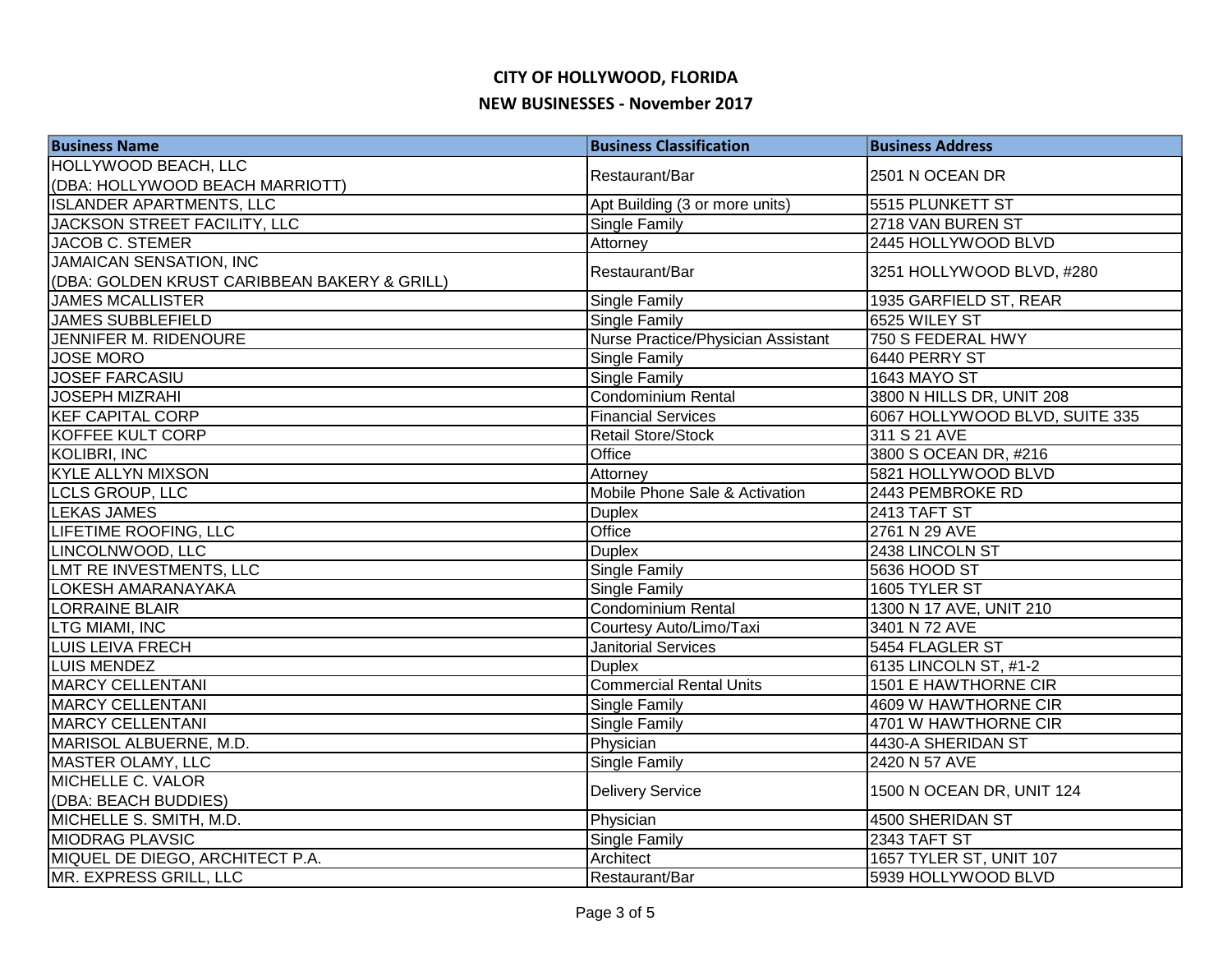| <b>Business Name</b>                       | <b>Business Classification</b> | <b>Business Address</b>      |
|--------------------------------------------|--------------------------------|------------------------------|
| MR. WHEELS MOTORSPORTS, LLC                | <b>Tire Store</b>              | 1060 S STATE ROAD 7          |
| (DBA: MR. WHEELS)                          |                                |                              |
| <b>NAI JEN WU</b>                          | <b>Single Family</b>           | 5911 SHERIDAN ST             |
| <b>NANCY TORRES SANTOS</b>                 | <b>Single Family</b>           | 1936 ROOSEVELT ST            |
| NELSON ZIDE, M.D.                          | Physician                      | 4430-A SHERIDAN ST           |
| <b>NEW ERA REALTY, INC</b>                 | <b>Broker/Real Estate</b>      | 6491 MOSELEY ST              |
| <b>NEW PATHFINDER CORP</b>                 |                                | 1930 HOLLYWOOD BLVD          |
| (DBA: THE QUICK SPOT)                      | Grocery/Convenience Store      |                              |
| <b>NURIA BRHAN</b>                         | Retail Store/Stock             | 1940 N 30 RD, BAY 187        |
| (DBA: ETHIOPIAN CUISINE)                   |                                |                              |
| OMEGA TITLE, LLC                           | <b>Broker/Title Loans</b>      | 2500 HOLLYWOOD BLVD          |
| PARIS LOVETT                               | Single Family                  | 1144 ADAMS ST                |
| PHILIP FINLAY, M.D.                        | Physician                      | 4430-A SHERIDAN ST           |
| PROVENANCE GEMS, LLC                       | Office                         | 6100 HOLLYWOOD BLVD, STE 530 |
| R2 AUTOMOTIVE, INC                         | <b>Auto Sales</b>              | 220 N STATE ROAD 7, UNIT 212 |
| <b>RACHEL ARGY</b>                         | Single Family                  | 3200 N 66 AVE                |
| <b>ROBERT MENCIA, JR</b>                   | <b>Duplex</b>                  | 6141-6143 LINCOLN ST         |
| RODOLFO DUMENIGO, M.D., P.A.               | <b>Medical Office</b>          | 750 S FEDERAL HWY            |
| (DBA: HOLLYWOOD MEDICAL CENTERS BY MBMG)   |                                |                              |
| ROGER SPITZER, M.D.                        | Physician                      | 4430-A SHERIDAN ST           |
| RONALD L. CARPEL, ATTORNEY AT LAW          | Attorney                       | 3475 SHERIDAN ST, #209       |
| <b>SARAH M. STEMER</b>                     | Attorney                       | 2445 HOLLYWOOD BLVD          |
| <b>SHAFFINA BAKSH</b>                      | <b>Single Family</b>           | 905 N 40 AVE                 |
| SHIRA REAL ESTATE, LLC                     | <b>Single Family</b>           | <b>6450 FRANKLIN ST</b>      |
| SHORT SALES & FORECLOSURES CORP            | Apt Building (3 or more units) | 1918 BUCHANAN ST-3 BLDGS     |
| SHORT SALES & FORECLOSURES CORP            | Apt Building (3 or more units) | 1918 BUCHANAN ST-3 BLDGS     |
| <b>SHORT SALES &amp; FORECLOSURES CORP</b> | <b>Duplex</b>                  | 1918 BUCHANAN ST-3 BLDGS     |
| SIGNATURE INVESTMENT 1, LLC                | <b>Commercial Rental Units</b> | 5615 DAWSON ST               |
| SKM HOLLYWOOD, LLC                         | <b>Single Family</b>           | 5607 RALEIGH ST              |
| <b>SOOKHU SOOKRAM</b>                      | Apt Building (3 or more units) | 5600 MAYO ST                 |
| <b>SRP SUB, LLC</b>                        | <b>Single Family</b>           | 6550 COOLIDGE ST             |
| STNS INVESTMENT, LLC                       | <b>Duplex</b>                  | 6016-6018 PIERCE ST, #1-2    |
| STORAGE EXPRESS IV, LLC                    | <b>Commercial Rental Units</b> | N FEDERAL HWY                |
| TERESA A. PEREZ, P.A.                      | Attorney                       | 2761 N 29 AVE                |
| <b>THOMAS C. CORMIER</b>                   | <b>Duplex</b>                  | 2309 SIMMS ST                |
| <b>THOMAS C. CORMIER</b>                   | <b>Duplex</b>                  | 2243 FARRAGUT ST             |
| <b>TIERNEY CONKLIN</b>                     | Attorney                       | 5821 HOLLYWOOD BLVD          |
| TOMMIE CAROLINE DE PRIMA                   | Attorney                       | 5821 HOLLYWOOD BLVD          |